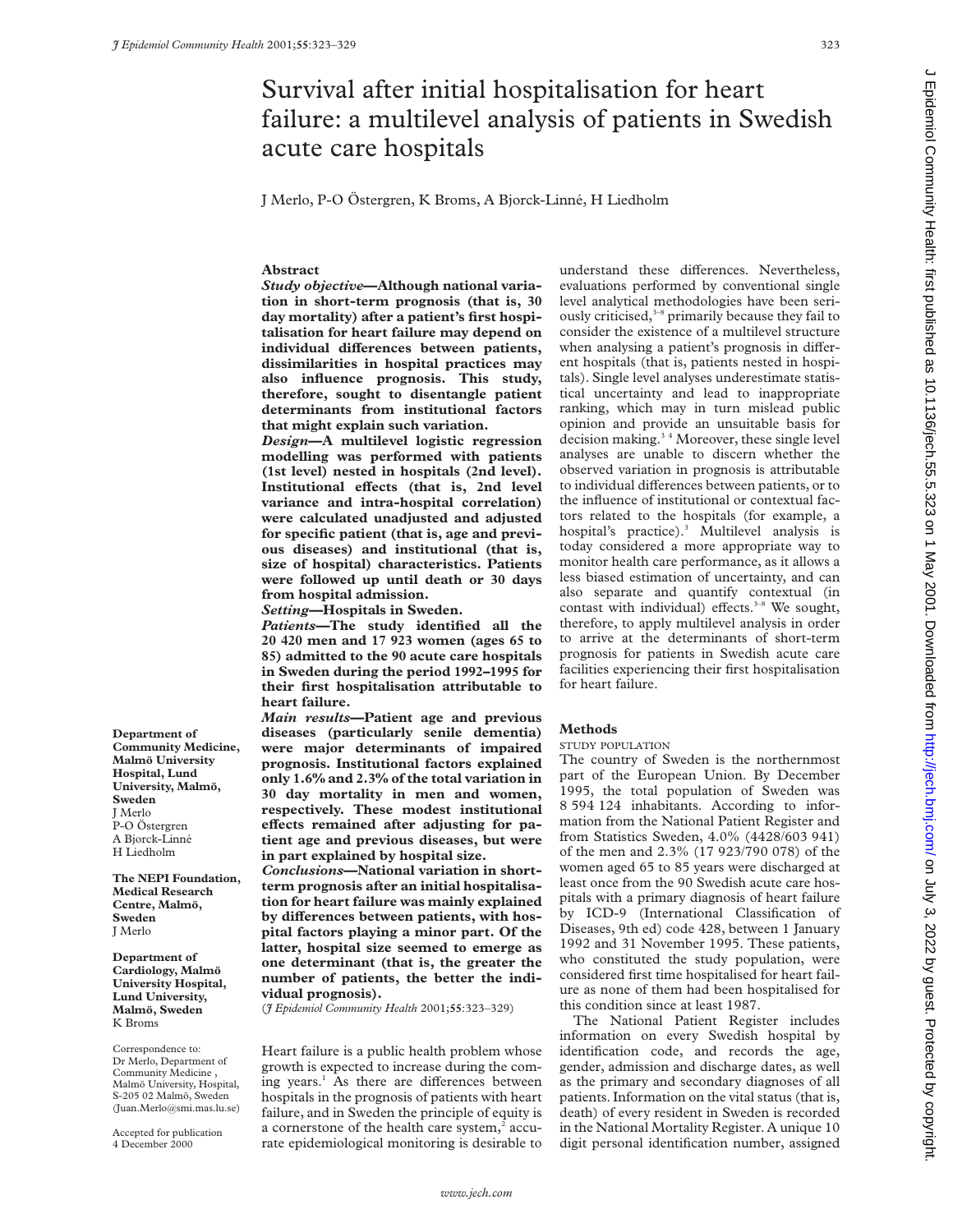

*Figure 1 Number of patients 65–85 arranged according to age at the time of their first hospital admission for heart failure. Information taken from the Swedish National Patient Register (1992–1995).*



*Figure 2 Thirty day survival after initial diagnosis of heart failure in Sweden (1992–1995). Grey: men; black: women.*

to each person in Sweden for their lifetime, is recorded in both the National Patient and National Mortality registers, and was used for record linkage between the two. The Swedish Centre for Epidemiology (http://www.sos.se/ epc) did the tabulation and provided us with the information in a form that preserved the anonymity of the subjects. Sweden has a long

tradition of administering health care registers. Such registers are audited regularly, as they form the basis for resource allocation and community health surveys. Moreover, the existence of a centralised national registry limits the risk of differential information bias that might affect findings if locally based (for example, county) registers were used.<sup>9</sup>

## OPERATIONAL DEFINITIONS

*Short-time prognosis* was defined by the vital status of the patient within 30 days from admission to the hospital. *Age* was computed from a patient's birth up to first admission for heart failure. For both men and women, age was categorised into five groups by quintiles, with the first being used as a baseline for reference in the comparisons. *Previous cancer* was defined as at least one discharge diagnosis before that patient's first hospitalisation for heart failure according to ICD-9 codes 140– 195. Similarly, *previous infectious disease* was defined by codes 001–139, *previous endocrinological, nutritional, metabolic disease, or immunity disorder* by codes 240–279, *previous cardiovascular disease* by codes 390–459 (no patient had a code 428), *previous senile dementia* by code 290, and *previous injury or poisoning* by codes 800–999.

*Hospital size* was defined by the total number of patients of all ages with primary or secondary hospitalisation for heart failure during the period 1992–1995. Each patient was assigned the same hospital size value as other patients in the same institution. Patients were then classified into four groups by quartiles of hospital size, with the group attended at the largest hospitals serving as reference in the comparisons.

#### EPIDEMIOLOGICAL AND STATISTICAL METHODS

As surveillance of the 30 day follow up period was completed for all patients, multilevel logistic regression was used to carry out a survival analysis. We performed a two level simple variance components modelling<sup>9</sup> with hospitals at the 2nd level and patients at the 1st level. Using an empty model (that, without any independent variable), the 2nd level (hospital) variance in prognosis was first calculated. In subsequent models, age was included, either alone (Model 2); along with *previous diseases* (Model 3); with the contextual variable *hospital size* (Model 4); or with both previous diseases and hospital size (Model 5). The 2nd level (between hospital) variance and the percentage of the total

*Table 1 Diagnoses of death in 4467 patients with initial hospitalisation for heart failure who died within 30 days from admission to one of the 90 Swedish acute care hospitals (period 1992–1995)*

|                                            | $ICD-9 code$ | Number of<br>patients | Percentage of<br>men | Percentage of all<br>diagnoses | Cumulative<br>percentage |
|--------------------------------------------|--------------|-----------------------|----------------------|--------------------------------|--------------------------|
| Chronic ischaemic heart disease            | 414          | 1010                  | 57                   | 22.6                           | 22.6                     |
| Acute myocardial infarction                | 410          | 915                   | 59                   | 20.5                           | 43.1                     |
| Heart failure                              | 428          | 427                   | 52                   | 9.6                            | 52.7                     |
| Arteriosclerosis                           | 440          | 173                   | 60                   | 3.9                            | 56.5                     |
| Pneumonia                                  | 486          | 127                   | 55                   | 2.8                            | 59.4                     |
| Diseases of endocardium (valve disorder)   | 424          | 123                   | 43                   | 2.8                            | 62.1                     |
| Ill defined complications of heart disease | 429          | 110                   | 52                   | 2.5                            | 64.6                     |
| Old myocardial infarction                  | 412          | 102                   | 71                   | 2.3                            | 66.9                     |
| Arrhythmias                                | 427          | 100                   | 45                   | 2.2                            | 69.1                     |
| Diabetes mellitus                          | 250          | 83                    | 55                   | 1.9                            | 71.0                     |
| Pulmonary embolism and infarction          | 415          | 51                    | 59                   | 1.1                            | 72.1                     |
| Stroke                                     | 434-436      | 85                    | 58                   | 1.9                            | 74.0                     |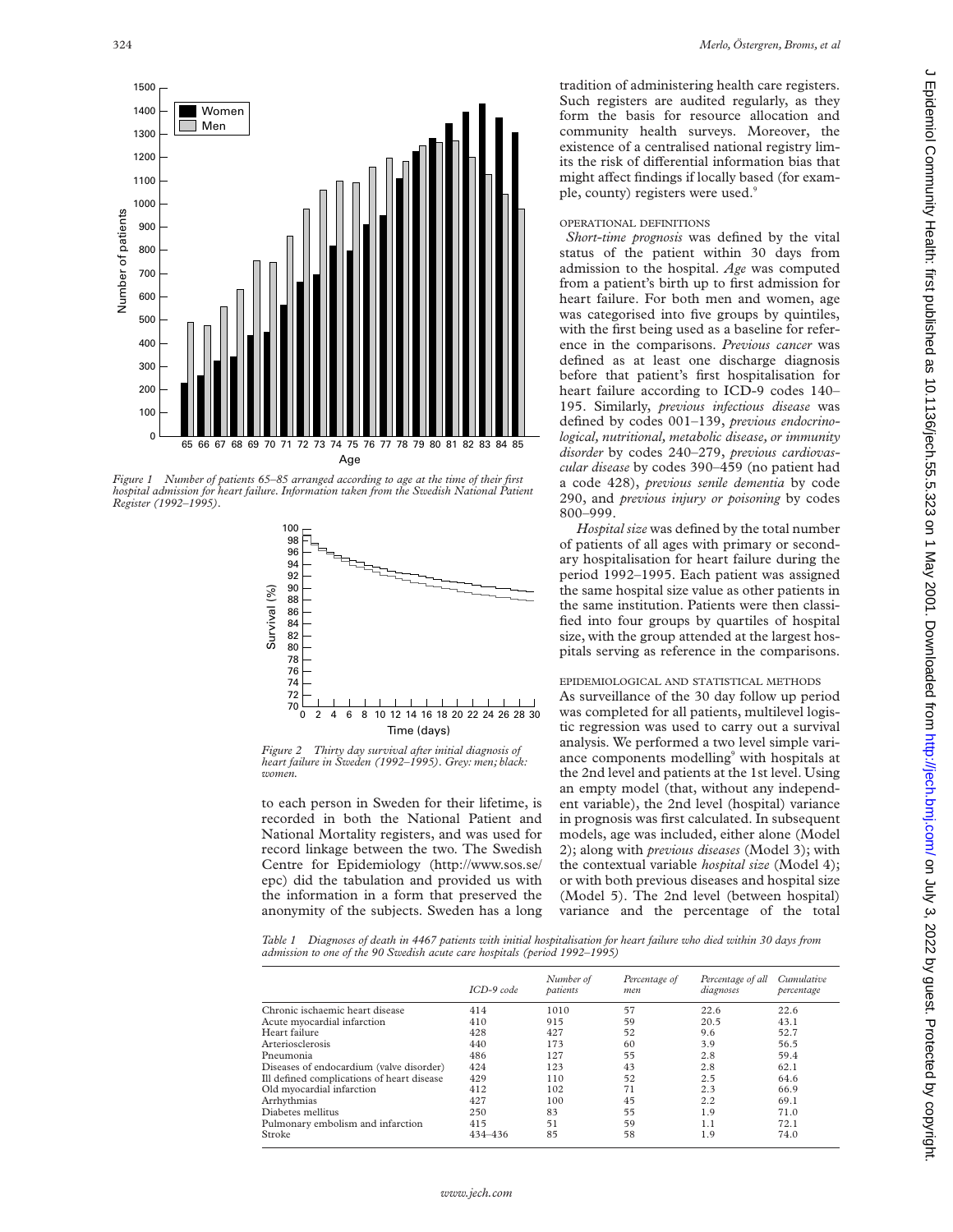*Table 2 Description of the population as a function of hospital size groupings and the profile of patients with a first diagnosis of heart failure in 1992–1995 attending the 90 Swedish acute care hospitals. Values are percentages if not otherwise indicated*

|                                      |                        |   | Mean age | $30 \, day$<br>mortality | Previous diseases      |        |                 |                            |                                           |                    |
|--------------------------------------|------------------------|---|----------|--------------------------|------------------------|--------|-----------------|----------------------------|-------------------------------------------|--------------------|
| $Hospital size*$<br>median (min-max) | Number of<br>hospitals |   |          |                          | Infectious<br>diseases | Cancer | Senile dementia | Cardiovascular<br>diseases | Previous<br>injuries and<br>intoxications | Other<br>diseases† |
| A                                    |                        | W | 77.9     | 12.0                     | 4.6                    | 7.0    | 0.9             | 34.0                       | 14.8                                      | 12.5               |
| 908 (106-1191)                       | 39                     | M | 76.4     | 13.8                     | 3.7                    | 7.6    | 0.7             | 36.7                       | 8.9                                       | 9.8                |
| B                                    |                        | W | 78.1     | 11.8                     | 4.6                    | 7.0    | 1.0             | 31.4                       | 14.1                                      | 12.3               |
| 1705 (1208-2067)                     | 24                     | M | 76.6     | 13.1                     | 3.9                    | 7.7    | 0.5             | 37.3                       | 9.7                                       | 9.6                |
| C                                    |                        | W | 77.8     | 10.0                     | 5.4                    | 7.0    | 1.0             | 31.7                       | 13.1                                      | 12.5               |
| 2481 (2098-3981)                     | 17                     | M | 76.3     | 11.7                     | 5.0                    | 9.0    | 0.4             | 35.9                       | 8.7                                       | 9.8                |
| D                                    |                        | W | 77.7     | 9.6                      | 4.7                    | 7.1    | 0.7             | 27.4                       | 13.7                                      | 8.8                |
| 5580 (3984-7309)                     | 10                     | M | 76.0     | 10.7                     | 4.0                    | 8.3    | 0.4             | 33.2                       | 7.9                                       | 7.7                |

\*Number of patients of all ages with primary or secondary hospitalisation for heart failure from 1992–1995. †Previous endocrinal, nutritional, and metabolic diseases, or immunity disorders. W: women, M: men.

> variance in prognosis that was explained by institutional factors (that is, the intra-hospital correlation) were used as measures of hospital effects. Intra-hospital correlation was calculated as 2nd level variance/(2nd level variance +  $\pi^2$  /3) as indicated by Snijders.<sup>10</sup>

cal presentation of national 30 day survival rates in men and in women. Follow up time was **Results**

To illustrate hospital differences in prognosis, they were ranked by logarithm odds ratios having the whole country of Sweden as reference (value  $= 0$ ), and uncertainty was estimated by 95% confidence intervals (that is, level 2 residuals +/- 1.96 SE). Individual odds ratios (95% confidence intervals) were obtained from the  $\beta$  coefficient (standard error) in the fixed part of the model. Parameters were estimated using Iterative Generalized Least Square (IGLS) and Markov Chain Monte Carlo (MCMC).<sup>11</sup> The MLwiN, Version 1.1, software package was used to perform the analyses.<sup>1</sup>

calculated from date of admission until death, or until a period of 30 days had elapsed. CHARACTERISTICS OF THE POPULATION The age of the patients ranged from 65 to 85 years, with a mean of 78 years for women and

Kaplan-Meier curves<sup>12</sup> were used for graphi-

76 years for men (age distribution is shown in figure 1). Of 38 343 patients, a total of 4466 died within a 30 day period after admission: 10.9% of the women (1946/17 923), and 12.3% of the men (2520/20 420). The nationwide 30 day survival curve showed greater mortality in men than in women (fig 2). Mortality statistics of these 4466 patients are presented in table 1. Cardiovascular disease

*Table 3 Odds ratios (OR) and 95% confidence intervals (95% CI) of 30 day mortality after first time hospitalisation for heart failure from 1992 to 1995; and hospital contextual effects (that is, 2nd level variance and intra-hospital correlation) in 27 786 men from 90 Swedish acute care hospitals with regard to age, previous disease, and hospital size*

|                                     |                                      | Hospital effects            |                                  |  |
|-------------------------------------|--------------------------------------|-----------------------------|----------------------------------|--|
|                                     | Individual effects                   | 2nd level variance (95% CI) | Intra-hospital<br>$correlation*$ |  |
| Model 1 (empty)                     |                                      |                             |                                  |  |
|                                     |                                      | 0.053(0.025, 0.082)         | 1.6%                             |  |
| Model 2                             | OR (95% CI)                          |                             |                                  |  |
| Age                                 |                                      |                             |                                  |  |
| $65 - 69$                           | Reference                            | 0.053(0.025, 0.082)         |                                  |  |
| $70 - 79$                           | 1.41(1.21, 1.64)                     | $(0.0\%)$ <sup>+</sup>      |                                  |  |
| $80 - 85$                           | 2.25(1.94, 2.62)                     |                             |                                  |  |
| Model 3 (age adjusted)              |                                      |                             |                                  |  |
| Cardiovascular disease (yes/no)     | 0.98(0.89, 1.07)                     |                             |                                  |  |
| Cancer (yes/no)                     | 1.39(1.21, 1.60)                     |                             |                                  |  |
| Infectious disease (yes/no)         | 1.25(1.02, 1.52)                     | 0.056(0.026, 0.084)         |                                  |  |
| Senile dementia (yes/no)            | 3.32(2.17, 5.08)                     | $(+5.7\%)$                  |                                  |  |
| Injuries and intoxications (yes/no) | 1.17(1.02, 1.35)                     |                             |                                  |  |
| Other diseases‡ (yes/no)            | 1.30(1.12, 1.50)                     |                             |                                  |  |
| Model 4 (age adjusted)              |                                      |                             |                                  |  |
| Hospital size (see table 2)         |                                      |                             |                                  |  |
| Group D                             | Reference                            |                             |                                  |  |
| Group C                             | 1.08(0.88, 1.33)                     | 0.041(0.016, 0.066)         |                                  |  |
| Group B                             | 1.22(1.00, 1.48)                     | $(-22.6\%)$                 |                                  |  |
| Group A                             | 1.30(1.07, 1.57)                     |                             |                                  |  |
| Model 5 (age adjusted)              |                                      |                             |                                  |  |
| Cardiovascular disease (yes/no)     | 0.97(0.89, 1.07)                     |                             |                                  |  |
| Cancer (yes/no)                     | 1.39(1.21, 1.60)                     |                             |                                  |  |
| Infectious disease (yes/no)         | 1.25(1.03, 1.52)                     |                             |                                  |  |
| Senile dementia (yes/no)            | 3.28(2.00, 5.40)                     |                             |                                  |  |
| Injuries and intoxications (yes/no) | 1.17(1.02, 1.35)                     | 0.044(0.016, 0.066)         |                                  |  |
| Other diseases‡ (yes/no)            | 1.29(1.12, 1.49)                     | $(-17.0\%)$                 |                                  |  |
| Hospital size (see table 2)         | Reference                            |                             |                                  |  |
| D group                             |                                      |                             |                                  |  |
| C group                             | 1.07(0.88, 1.33)                     |                             |                                  |  |
| B group<br>A group                  | 1.22(1.00, 1.48)<br>1.30(1.07, 1.57) |                             |                                  |  |
|                                     |                                      |                             |                                  |  |

\*Percentage of total variance in 30 day mortality related to hospital factors. †Percentage of the between hospital variance explained by the added variables. ‡Previous endocrinological, nutritional, metabolic diseases, or immunity disorders.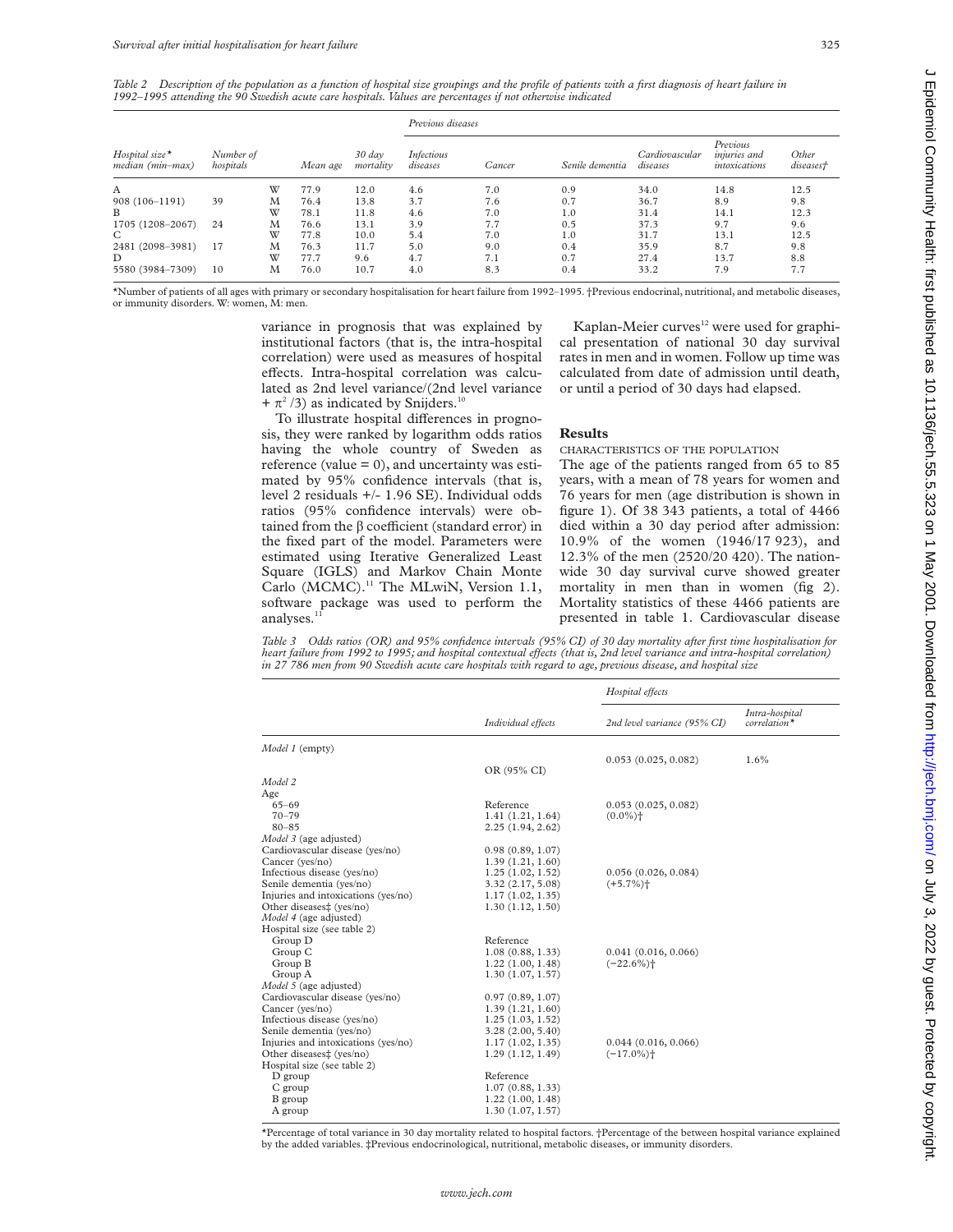*Table 4 Odds ratios (OR) and 95% confidence intervals (95% CI) of 30 day mortality after first time hospitalisation for heart failure from 1992 to 1995; and hospital contextual effects (that is, 2nd level variance and intra-hospital correlation) in 17 923 women from 90 Swedish hospitals with regard to age, previous diseases, and hospital size*

|                    | Hospital effects                                                                                                                                                                                                                                                                                                                                                                                                                               |                                                                                                                                                                                      |  |
|--------------------|------------------------------------------------------------------------------------------------------------------------------------------------------------------------------------------------------------------------------------------------------------------------------------------------------------------------------------------------------------------------------------------------------------------------------------------------|--------------------------------------------------------------------------------------------------------------------------------------------------------------------------------------|--|
| Individual effects | 2nd level variance (95% CI)                                                                                                                                                                                                                                                                                                                                                                                                                    | Intra-hospital<br>$correlation*$                                                                                                                                                     |  |
|                    |                                                                                                                                                                                                                                                                                                                                                                                                                                                |                                                                                                                                                                                      |  |
|                    |                                                                                                                                                                                                                                                                                                                                                                                                                                                | 2.3%                                                                                                                                                                                 |  |
|                    |                                                                                                                                                                                                                                                                                                                                                                                                                                                |                                                                                                                                                                                      |  |
|                    |                                                                                                                                                                                                                                                                                                                                                                                                                                                |                                                                                                                                                                                      |  |
|                    |                                                                                                                                                                                                                                                                                                                                                                                                                                                |                                                                                                                                                                                      |  |
|                    |                                                                                                                                                                                                                                                                                                                                                                                                                                                |                                                                                                                                                                                      |  |
|                    |                                                                                                                                                                                                                                                                                                                                                                                                                                                |                                                                                                                                                                                      |  |
|                    |                                                                                                                                                                                                                                                                                                                                                                                                                                                |                                                                                                                                                                                      |  |
|                    |                                                                                                                                                                                                                                                                                                                                                                                                                                                |                                                                                                                                                                                      |  |
|                    |                                                                                                                                                                                                                                                                                                                                                                                                                                                |                                                                                                                                                                                      |  |
|                    |                                                                                                                                                                                                                                                                                                                                                                                                                                                |                                                                                                                                                                                      |  |
|                    |                                                                                                                                                                                                                                                                                                                                                                                                                                                |                                                                                                                                                                                      |  |
|                    |                                                                                                                                                                                                                                                                                                                                                                                                                                                |                                                                                                                                                                                      |  |
|                    |                                                                                                                                                                                                                                                                                                                                                                                                                                                |                                                                                                                                                                                      |  |
|                    |                                                                                                                                                                                                                                                                                                                                                                                                                                                |                                                                                                                                                                                      |  |
|                    |                                                                                                                                                                                                                                                                                                                                                                                                                                                |                                                                                                                                                                                      |  |
|                    |                                                                                                                                                                                                                                                                                                                                                                                                                                                |                                                                                                                                                                                      |  |
|                    |                                                                                                                                                                                                                                                                                                                                                                                                                                                |                                                                                                                                                                                      |  |
|                    |                                                                                                                                                                                                                                                                                                                                                                                                                                                |                                                                                                                                                                                      |  |
|                    |                                                                                                                                                                                                                                                                                                                                                                                                                                                |                                                                                                                                                                                      |  |
|                    |                                                                                                                                                                                                                                                                                                                                                                                                                                                |                                                                                                                                                                                      |  |
|                    |                                                                                                                                                                                                                                                                                                                                                                                                                                                |                                                                                                                                                                                      |  |
|                    |                                                                                                                                                                                                                                                                                                                                                                                                                                                |                                                                                                                                                                                      |  |
|                    |                                                                                                                                                                                                                                                                                                                                                                                                                                                |                                                                                                                                                                                      |  |
|                    |                                                                                                                                                                                                                                                                                                                                                                                                                                                |                                                                                                                                                                                      |  |
|                    |                                                                                                                                                                                                                                                                                                                                                                                                                                                |                                                                                                                                                                                      |  |
|                    |                                                                                                                                                                                                                                                                                                                                                                                                                                                |                                                                                                                                                                                      |  |
|                    |                                                                                                                                                                                                                                                                                                                                                                                                                                                |                                                                                                                                                                                      |  |
|                    |                                                                                                                                                                                                                                                                                                                                                                                                                                                |                                                                                                                                                                                      |  |
|                    |                                                                                                                                                                                                                                                                                                                                                                                                                                                |                                                                                                                                                                                      |  |
|                    |                                                                                                                                                                                                                                                                                                                                                                                                                                                |                                                                                                                                                                                      |  |
| 1.23(0.98, 1.54)   |                                                                                                                                                                                                                                                                                                                                                                                                                                                |                                                                                                                                                                                      |  |
|                    | OR (95% CI)<br>Reference<br>1.39(1.13, 1.72)<br>1.98(1.61, 2.43)<br>0.93(0.84, 1.04)<br>1.15(0.96, 1.37)<br>1.18(0.96, 1.46)<br>3.68(2.81, 4.83)<br>1.25(1.10, 1.42)<br>1.30(1.12, 1.51)<br>Reference<br>1.01(0.79, 1.30)<br>1.20(0.94, 1.52)<br>1.24(0.99, 1.56)<br>0.93(0.84, 1.04)<br>1.15(0.96, 1.37)<br>1.19(1.96, 1.46)<br>3.68(2.61, 5.19)<br>1.26(1.11, 1.44)<br>1.30(1.12, 1.50)<br>Reference<br>1.00(0.78, 1.28)<br>1.18(0.94, 1.49) | 0.078(0.038, 0.118)<br>0.078(0.038, 0.119)<br>$(0.0\%)$ <sup>+</sup><br>0.075(0.037, 0.116)<br>$(-4.0\%)$<br>0.066(0.030, 0.103)<br>$(-15.4\%)$<br>0.065(0.030, 0.101)<br>$(-16.7%)$ |  |

\*Percentage of total variance in 30 day mortality related to hospital factor. †Percentage of the between hospital variance explained by the added variables. ‡Previous endocrinological, nutritional, metabolic diseases and immunity disorders.

was the most frequent cause of death, with three diagnoses (chronic ischaemic heart disease, acute myocardial infarction, and heart failure) accounting for about 53% of the cases. Nine other conditions caused the deaths of 21% of the patients (arteriosclerosis, valve disorder, complications of heart disease, old myocardial infarction, arrhythmias, pulmonary embolism and infarction, stroke, pneumonia, and diabetes mellitus).

One quarter of all patients in the survey were treated at the 10 largest acute care hospitals in Sweden (table 2, Group D), and a second quarter were inpatients at the 39 smallest such facilities (table 2, Group A). The larger institutions seemed to present slight lower prevalences of senile dementia, cardiovascular disease, endocrinological, nutritional, metabolic or immunological disease, and prior injuries and intoxications. In contrast, the prevalence of cancer seemed to be slightly higher in men. The data showed that the short-term prognosis of both men and women in hospitals with fewer patients (Groups A and B) was worse than in the largest institutions (Groups C and D).

#### INDIVIDUAL DETERMINANTS OF PROGNOSIS

Individual age was a strong determinant of impaired prognosis in both men and women. Previous cancer, infectious disease, and endocrinological, nutritional, metabolical or immunological diseases were obvious determinants of 30 day mortality—particularly for men. Injury or intoxication contributed to an impaired prognosis for women, although not

for men. Previous hospitalisation for senile dementia was also clearly associated with increased 30 day mortality.

These individual risk estimations proved very similar when all the studied variables were entered into the model (tables 3 and 4).

# HOSPITAL DETERMINANTS OF PROGNOSIS

In the empty multilevel model, the intrahospital correlation showed that 1.6% (men) and 2.3% (women) of the national variance in prognosis was related to either compositional or contextual hospital factors (tables 3 and 4). The empty multilevel model showed a small but significant between hospital variance in 30 day mortality; both for men (0.053, 95% CI: 0.025, 0.082) and women (0.078, 95% CI: 0.038, 0.118), and this variance was unchanged when controlling for the age of the patients (Model 2). Adjustment for age and other diseases (Model 3) slightly increased the between hospital variance in men (+5.7%) but reduced this variance by −4% in women. The contextual variable (that is, hospital size) reduced the age adjusted between hospital variance by 22.6% (men) and 15.4% (women), and evidence of hospital effects remained after adjusting for all variables studied (Model 5).

Hospital size presented a dose response association with individual 30 day mortality (that is, the fewer the patients, the worse the individual prognosis).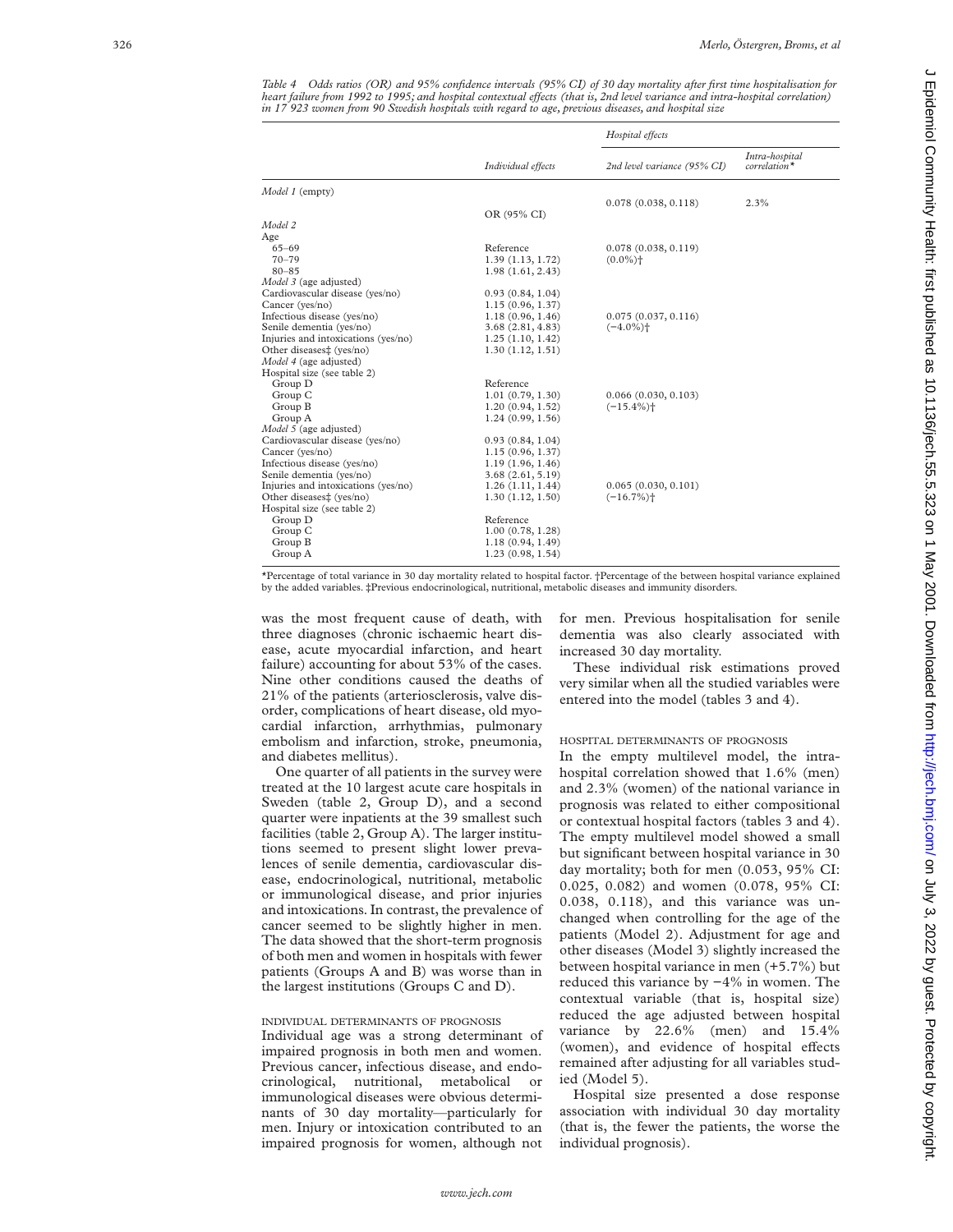

Figure 3 Inter-hospital differences in short-term prognosis (that is, 30 day mortality) after initial hospitalisation for heart<br>failure in 90 Swedish acute care hospitals (1992–1995). National mean = zero. Values are logar *for individual age and previous hospitalisation for other diseases. The vertical lines represent 95% confidence intervals. (A) Men, (B) women.*

#### RANKING OF THE HOSPITALS

In the case of men, five of the hospitals presented a significantly better, and seven a significantly worse, outcome than the mean in Sweden (fig 3A). For women, two hospitals had a better, and five had a worse outcome than the Swedish mean (fig 3B). However, none of these hospitals could be distinguished with certainty from other institutions at the opposite end (most distal centiles) of the spectrum. In fact, most hospitals in our study had similar outcomes and could not be placed with certainty at any specific point in the range.

#### **Discussion**

The present multilevel analysis revealed that national variation in short-term prognosis after an initial hospitalisation for heart failure was mainly explained by individual differences between patients. Hospital factors only accounted for a modest proportion of the national variation (1.6% in men and 2.3% in women). Nevertheless, when comparing institutions, short-term prognoses seemed to be better in patients treated at the largest hospitals (that is, the greater the number of patients in the institution, the better the individual prognosis).

On the other hand, it is also possible that the variables used for adjustment of compositional factors (that is, age and prior hospitalisations for other diseases) did not completely measure the severity of the patients.<sup>13</sup> Compositional residual confounding could, therefore, explain the hospital effect found. However, further analyses using secondary or other diagnoses at the time of admission for a primary diagnosis of heart failure—rather than previous diagnoses—did not reduce the inter-hospital differences for 30 day mortality (not shown in the tables). Information on comorbidity was appraised by means of previous hospitalisations, as recorded in the National Patient Register. We recognise that patients in various hospitals may have many differences, aside from their history of prior hospitalisations. In any case, individual residual confounding may have overestimated rather than underestimated the small institutional effects found.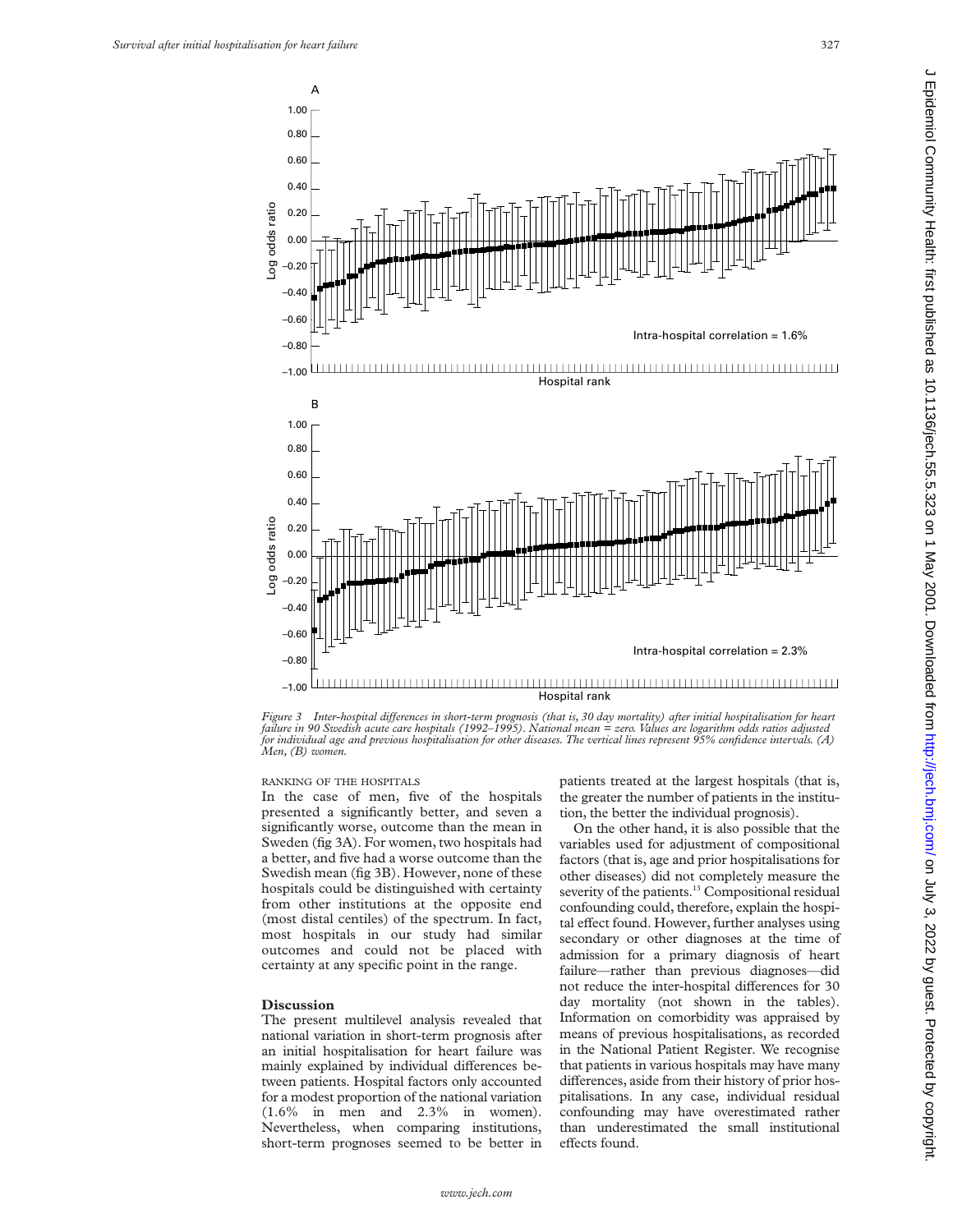To study the influence of hospital practice on short-term prognosis, we chose to analyse mortality within a 30 day period after admission, rather than focusing on intra-hospital mortality, as some hospitals may tend to discharge terminal patients earlier than others, and this fact might possibly have introduced bias. $13$ 

In this study comprising all the patients in Sweden, mortality after heart failure was higher than that reported in clinical trials.<sup>14</sup> On the other hand, our results were in agreement with previous population-based survival analyses from Scotland.15 It is known that many patients are not included in clinical trials because they are considered at high risk,<sup>16</sup> a factor that seems to reduce the external validity of clinical trials regarding estimations of survival after heart failure in the general population.

Our study was limited to patients whose principal diagnosis was heart failure. These diagnoses, however, were not validated, $17$  and this, in theory, may have introduced differential institutional information bias in cases where diagnostic practices varied among hospitals. This phenomenon has recently been noted for myocardial infarction diagnosis.18 Control for this bias may possibly have reduced hospital effects even further.

It is also important to consider that patients living near to a hospital may seek hospital care for less severe instances of heart failure than patients living far from one. Such a selection bias would help explain the better prognosis attributed to some large hospitals by the data. On the other hand, the capacity to admit a great number of patients may indicate the availability of improved care facilities. It must also be recalled that larger institutions tend to be teaching hospitals. These factors in themselves may influence individual prognosis in a positive way.

# RANKING OF HOSPITALS

The aim of our study was to disentangle individual (patient) factors from institutional (hospital) ones in explaining variation in prognosis after an initial heart failure hospitalisation in Sweden—not to rank hospitals. However, multilevel analysis allows a more appropriate understanding of uncertainty when ranking hospitals than conventional analytical methods do. <sup>3</sup> Moreover, as our analysis was based on a four year period (1992–1995) and on a very large study population, it reduced random fluctuation in the incidence of hospitalisations for heart failure. On this basis, we found that most hospitals could not be placed with certainty at any specific position within the range. The few hospitals where 30 day mortality was noticeably lower or higher than the Swedish mean were not otherwise distinguishable from most hospitals.

In addition, the size of the hospital effect in both men and women was rather small, and it is within this general effect that relatively large differences between hospitals (that is, log odds ratio values in figure 3) need to be interpreted. At this point, therefore, it would be misleading

#### KEY POINTS

- Accurate epidemiological monitoring is desirable to understand inequality in the prognosis of heart failure.
- Single level analyses lead to inappropriate results, which mislead public opinion and provide an unsuitable basis for decision making.
- Multilevel analysis is considered today a more appropriate way to monitor health care performance.
- National variation in short-term prognosis after heart failure was mainly explained by differences between patients, with hospital factors playing a minor part.
- Hospital size seemed to emerge as one determinant of short-term prognosis after heart failure (that is, the greater the number of patients, the better the individual prognosis).

to categorically assert that patients have a better prognosis at some hospitals than others.

# INDIVIDUAL DETERMINANTS OF PROGNOSIS

As could be expected, age, as well as previous cancers, previous infectious disease, previous injury and intoxication, and previous endocrinological, nutritional, metabolical or immunological disease were clear individual determinants of prognosis (tables 3 and 4); the same was true for secondary diagnoses at the time of admission for a primary diagnosis of heart failure (not shown in the tables). The individual odds ratios (95% CI) of 30 day mortality in relation to coexisting cardiovascular diseases were 1.28 (1.17, 1.40) and 1.20 (1.09, 1.32) in men and in women, respectively. These odds ratios were 3.43 (2.99, 3.93) and 2.42 (2.00, 2.93) for cancer; 2.41(1.84, 3.17) and 1.33 (0.96, 1.84) for infectious disease; and 2.47 (1.82, 3.35) in men and 1.93 (1.42, 2.63) in women for coexisting injuries and intoxications. However, the mechanism underlying the strong association between 30 day mortality and previous (tables 3 and 4), as well as coexisting dementia, 2.97 (2.20, 3.99) in men and 2.08 (1.54, 2.81) in women, is more elusive. It may be a consequence of impaired patient management because a patient's prognosis after heart failure is very dependent on carefully following a treatment regimen. The care regimen must itself be continuously adapted to the unstable clinical conditions of the patient. In this regard, patient education concerning the nature of the condition, as well as collaboration between the patient and the medical team, plays a definite part<sup>19</sup>—one which is certainly hindered by impaired cognitive capacity. Finally, the prognosis of patients with senile dementia might also be influenced by adverse drug reactions, as many such patients are treated with drugs (for example, neuroleptics) known to impair heart functioning.<sup>20</sup>

In conclusion, our investigation found that national variation in short-term prognosis (that is, 30 day mortality) after initial hospitalisation